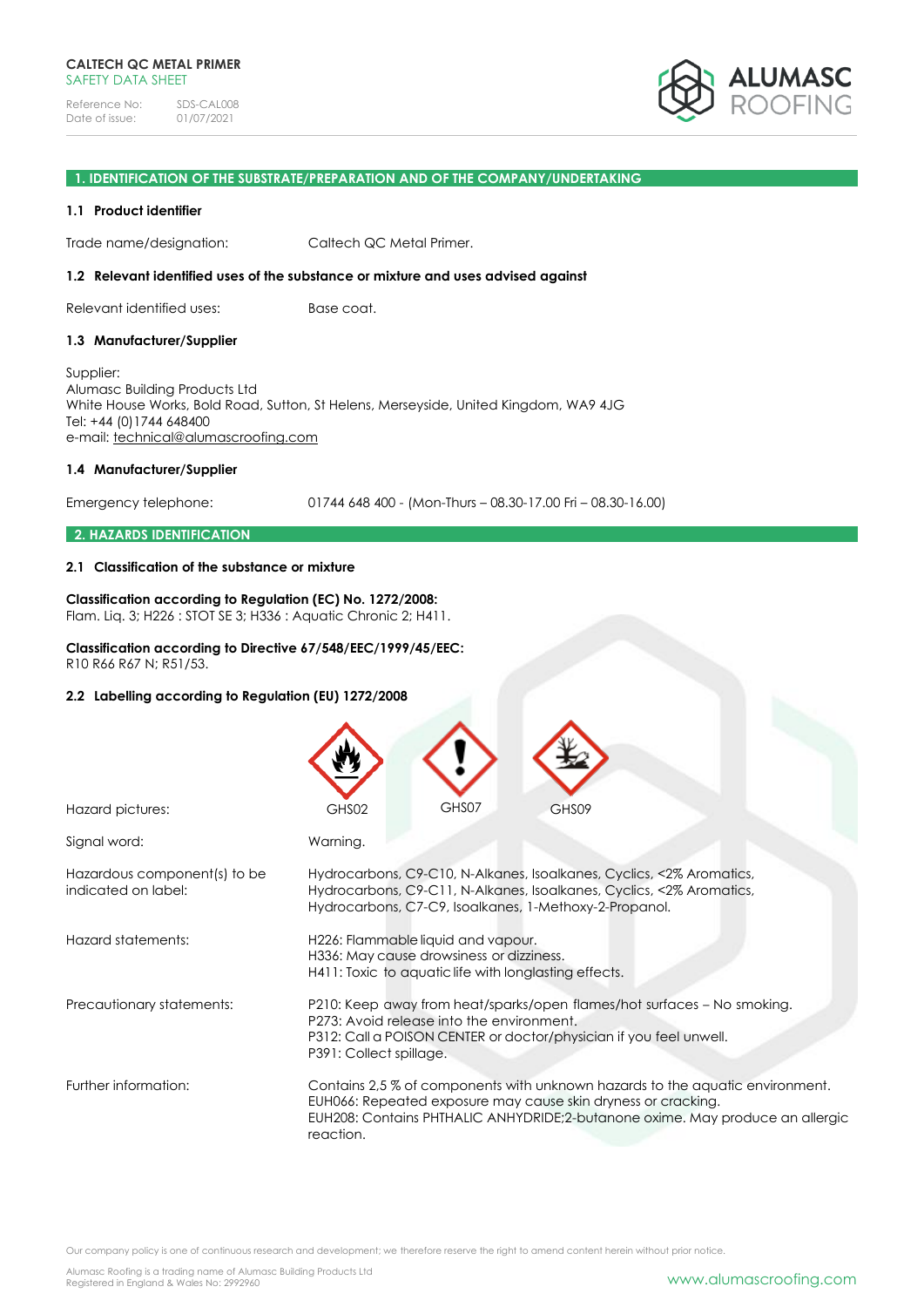

# **3. COMPOSITION AND INFORMATION ABOUT THE COMPONENTS**

# **3.1 Substances**

For the priming of prepared/weathered metals.

### **3.2 Mixture**

#### **Chemical characterization:**

Base coat.

# **Hazardous ingredients:**

| Ingredient                                                                                          |                                                                                                            | <b>Classification (EC) 67/548</b>                                                                                      | Concentration              |  |
|-----------------------------------------------------------------------------------------------------|------------------------------------------------------------------------------------------------------------|------------------------------------------------------------------------------------------------------------------------|----------------------------|--|
| Trizinc Bis(Orthophosphate)                                                                         | CAS No: 7779-90-0<br>EC-No: 231-944-3<br>Index-No:<br>030-011-00-6<br><b>REACH No:</b><br>02-2119485044-40 | Classification (EC) 1272/2008<br>N: R50-53<br>Aquatic Acute 1; H400 Aquatic Chronic 1;<br>H410                         | 20.0 - 25.0 % by<br>weight |  |
| Hydrocarbons, C9-C10, N-<br>Alkanes, Isoalkanes, Cyclics,<br><2% Aromatics                          | EC-No: 927-241-2<br><b>REACH No:</b><br>01-2119471843-32-XXXX                                              | R10 R66 R67 R52/53<br>Flam. Liq. 3; H226 STOT SE 3; H336 Aquatic<br>Chronic 3; H412                                    | 15.0 - 20.0 % by<br>weight |  |
| Hydrocarbons, C9-C11, N-<br>Alkanes, Isoalkanes, Cyclics,<br><2% Aromatics                          | EC-No: 919-857-5<br><b>REACH No:</b><br>01-2119463258-33-XXXX                                              | R10 Xn: R65 R66 R67<br>Flam. Lig. 3; H226 STOT SE 3; H336 Asp. Tox.<br>1; H304                                         | 10.0 - 15.0 % by<br>weight |  |
| Hydrocarbons, C7-C9,<br>EC-No: 292-458-5<br>Isoalkanes<br><b>REACH No:</b><br>01-2119471305-42-XXXX |                                                                                                            | F; R11 Xn; R65 Xi; R38 R67 N; R51/53<br>Flam. Lig. 2; H225 Skin Irrit. 2; H315 STOT SE                                 | $1.0 - 5.0 %$ by<br>weight |  |
| Zinc Oxide                                                                                          | CAS No: 1314-13-2                                                                                          | N; R50-53                                                                                                              | $1.0 - 5.0 %$ by           |  |
|                                                                                                     | EC-No: 215-222-5<br>Index-No: 030-013-00-7<br><b>REACH No:</b><br>01-2119463881-32-XXXX                    | Aquatic Acute 1; H400 Aquatic Chronic 1;<br>H410                                                                       | weight                     |  |
| -Methoxy-2-Propanol                                                                                 | CAS No: 107-98-2                                                                                           | R10 R67                                                                                                                | $1.0 - 5.0 %$ by           |  |
|                                                                                                     | EC-No: 203-539-1<br>Index-No: 603-064-00-3<br><b>REACH No:</b><br>01-2119457435-35-XXXX                    | Flam. Liq. 3; H226 STOT SE 3; H336                                                                                     | weight                     |  |
| Phthalic Anhydride                                                                                  | CAS No: 85-44-9                                                                                            | Xn: R22 Xi: R37/38-41 R42/43                                                                                           | $0.1 - 1.0 %$ by           |  |
|                                                                                                     | EC-No: 201-607-5<br>Index-No: 607-009-00-4                                                                 | Acute Tox. 4; H302 STOT SE 3; H335 Skin Ir-<br>rit. 2; H315 Eye Dam. 1; H318 Resp. Sens. 1; H334<br>Skin Sens. 1: H317 | weight                     |  |
| 2-Butanone Oxime                                                                                    | CAS No: 96-29-7<br>EC-No: 202-496-6<br>Index-No: 616-014-00-0                                              | Carc. Cat. 3; R40 Xn; R21 Xi; R41 R43                                                                                  | $0.1 - 1.0 %$ by<br>weight |  |

# **4. FIRST AID MEASURES**

# **4.1 Description of first aid measures**

| General advice:          | Move out of dangerous area.<br>Take off all contaminated clothing immediately.<br>Do not leave the victim unattended.<br>Show this safety data sheet to the doctor in attendance. |
|--------------------------|-----------------------------------------------------------------------------------------------------------------------------------------------------------------------------------|
| If inhaled:              | Move to fresh air. If symptoms persist, call a doctor.<br>Show this safety data sheet to the doctor in attendance.                                                                |
| In case of skin contact: | Wash off immediately with soap and plenty of water while removing all contaminated<br>clothes and shoes.<br>If skin irritation occurs, get medical advice/attention.              |

Our company policy is one of continuous research and development; we therefore reserve the right to amend content herein without prior notice.

Alumasc Roofing is a trading name of Alumasc Building Products Ltd<br>Registered in England & Wales No: 2992960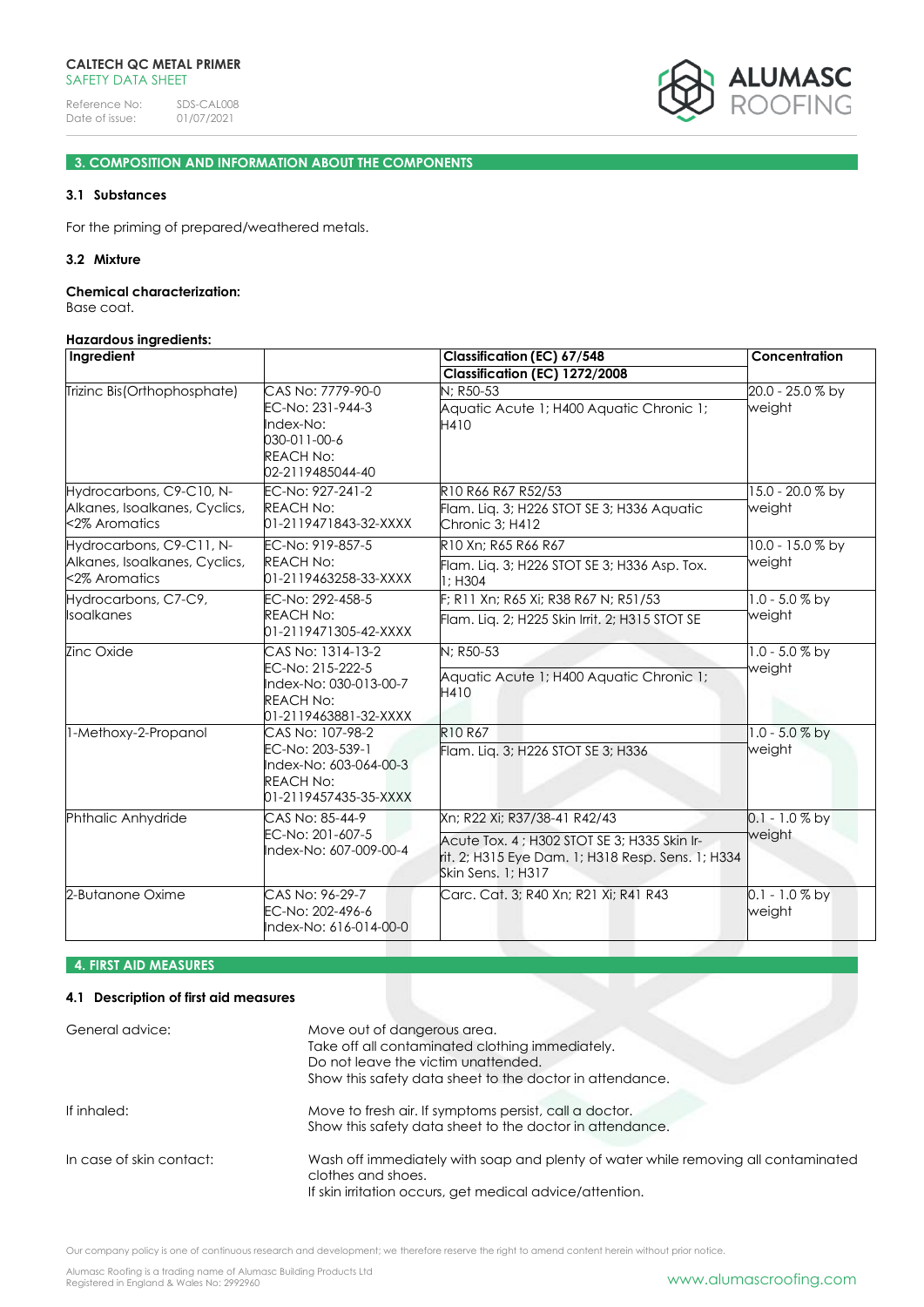Reference No: SDS-CAL008<br>Date of issue: 01/07/2021 Date of issue:



In case of eye contact: In the case of contact with eyes, rinse immediately with plenty of water and seek

medical advice.

If swallowed: Rinse mouth. Do NOT induce vomiting. Call a doctor immediately.

**4.2 -**

### **4.3 Indication of any immediate medical attention and special treatment needed**

Treat symptomatically.

### **5. FIRE-FIGHTING MEASURES**

### **5.1 Extinguishing media**

### **Suitable extinguishing media:**

Carbon dioxide (CO2), Foam, Water spray, Dry powder.

### **Unsuitable extinguishing media:**

High volume water jet.

### **5.2 Special hazards arising from the substance or mixture**

Vapours may form explosive mixtures with air. Provide sufficient air exchange and/or exhaust in work rooms. Fire will produce dense black smoke containing hazardous combustion products (see heading 10). Exposure to decomposition products may be a hazard to health.

### **5.3 Advice for fire-fighters**

In the event of fire, wear self-contained breathing apparatus. Fire residues and contaminated fire extinguishing water must be disposed of in accordance with local regulations. Do not allow run-off from fire-fighting to enter drains or water courses.

### **6. ACCIDENTAL RELEASE MEASURES**

### **6.1 Personal precautions, protective equipment and emergency procedures**

Ensure adequate ventilation.

Pay attention to the spreading of gases especially at ground level (heavier than air) and to the direction of the wind. Use personal protective equipment.

### **6.2 Environmental precautions**

Prevent further leakage or spillage if safe to do so. Do not flush into surface water or sanitary sewer system. Avoid sub-soil penetration.

### **6.3 Methods and materials for containment and cleaning up**

Soak up with inert absorbent material (e.g. sand, silica gel, acid binder, universal binder, sawdust). Clean contaminated surface thoroughly. Treat recovered material as described in the section "disposal considerations".

#### **6.4 Reference to other sections**

Disposal considerations also see Section 13.

### **6.5 Additional information**

Treat recovered material as described in the section "disposal considerations".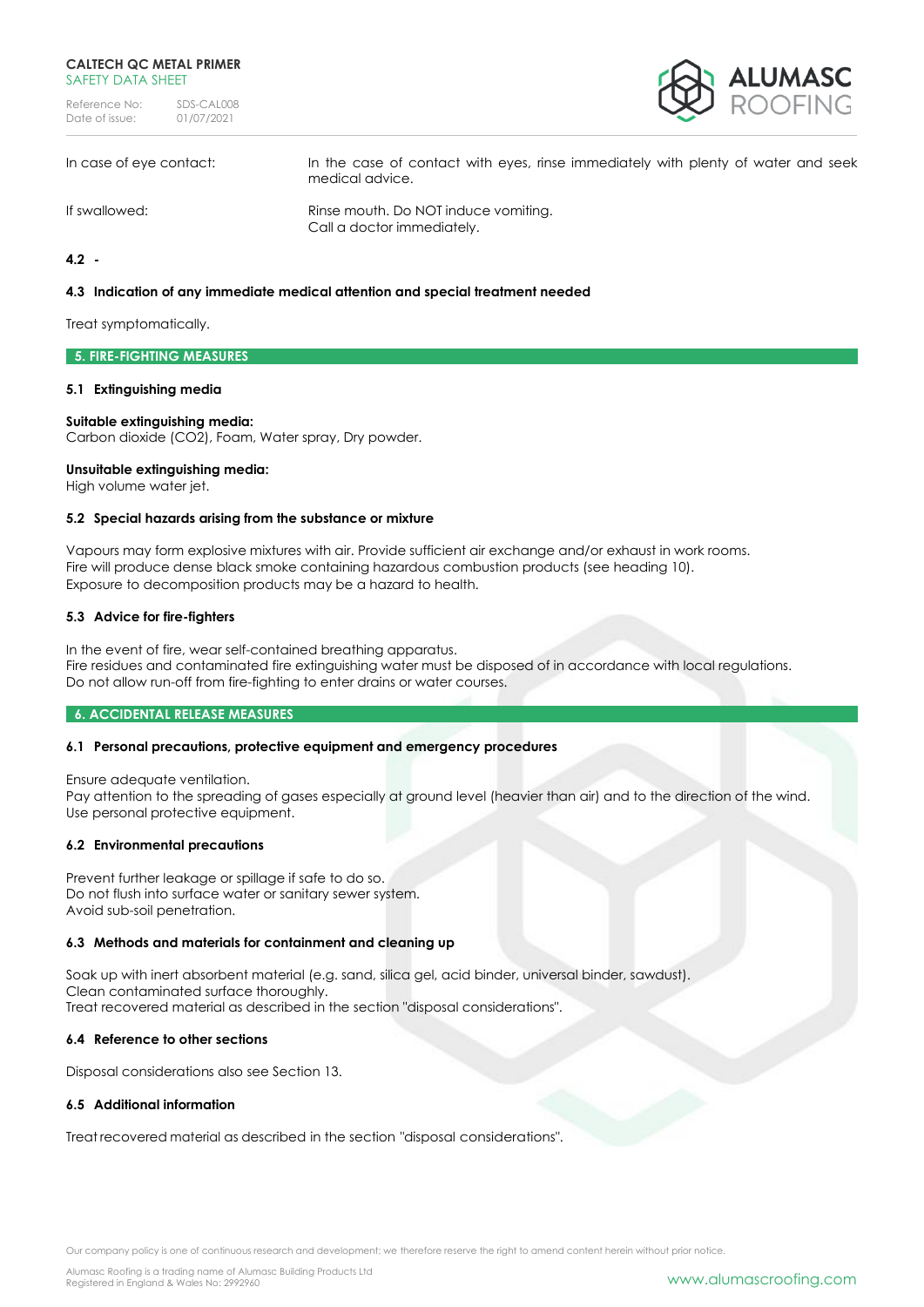

# **7. HANDLING AND STORAGE**

# **7.1 Precautions for safe handling**

Processing may lead to evolution of flammable volatiles. In case of insufficient ventilation, wear suitable respiratory equipment.

Handle and open container with care. Avoid contact with skin and eyes.

Smoking, eating and drinking should be prohibited in the application area. For personal protection see Section 8. Observe label precautions.

Take precautionary measures against static discharges. Vapours may form explosive mixture with air. Use water spray to cool unopened containers.

#### **7.2 Conditions for safe storage, including any incompatibilities**

Storage must be in accordance with the BetrSichV (Germany).

Keep in a cool, well-ventilated place.

Keep in an area equipped with solvent resistant flooring.

Keep in properly labelled containers.

Containers which are opened must be carefully resealed and kept upright to prevent leakage.

\*TRGS 510: 3.

### **8. EXPOSURE CONTROLS/PERSONAL PROTECTION**

### **8.1 Control parameters**

### **Zinkphosphat:**

**DNEL:**

| <b>Value</b>            | Target group   | <b>Exposure route</b> | <b>Exposure frequency</b>  | Source |
|-------------------------|----------------|-----------------------|----------------------------|--------|
| $5 \,\mathrm{mg/m^3}$   | <b>Workers</b> | <b>Inhalation</b>     | Long-term effects systemic | 11 O   |
| 83 mg/kg                | <b>Workers</b> | dermal                | Long-term effects systemic | 10     |
| $2.5 \,\mathrm{mg/m^3}$ | Consumers      | <b>Inhalation</b>     | Local effects systemic     |        |
| 83 mg/kg                | Consumers      | Dermal                | Long-term effects systemic | 110    |
| $0.83$ mg/kg bw/d       | Consumers      | Oral                  | Long-term effects systemic | 11 O   |
| 0.1011011011001170      |                |                       |                            |        |

Source: 10 – Annex 1-29. ATP.

**PNEC:**

| Value           | <b>Exposure route</b> | Source |
|-----------------|-----------------------|--------|
| 48,1 µg/l       | <b>Fresh water</b>    | 10     |
| $14.2 \mu g/l$  | Marine                | 10     |
| 550,2 mg/kg     | Freshwater sediment   |        |
| 263,9 mg/kg     | Marine sediment       | 10     |
| 249,4 mg/kg     | Soil                  | 110    |
| $121.4 \mu g/l$ | Wastewater treatment  | 10     |

# **Hydrocarbons, C9-C11, N-Alkanes, Isoalkanes, Cyclics, <2% Aromatics:**

**DNEL:**

| Value                   | Target group   | <b>Exposure route</b> | <b>Exposure frequency</b> | Source |
|-------------------------|----------------|-----------------------|---------------------------|--------|
| 871 mg/m <sup>3</sup>   | <b>Workers</b> | <b>Inhalation</b>     | Long-term effects         | 100    |
| 208 mg/kg               | Workers        | Dermal exposure       | Long-term effects         | 100    |
| $185 \,\mathrm{mg/m^3}$ | Consumers      | <b>Inhalation</b>     | Long-term effects         | 100    |
| $125 \text{ mg/kg}$     | Consumers      | Oral dermal exposure  | Long-term effects         | 100    |

Source: 100 – Firmendaten.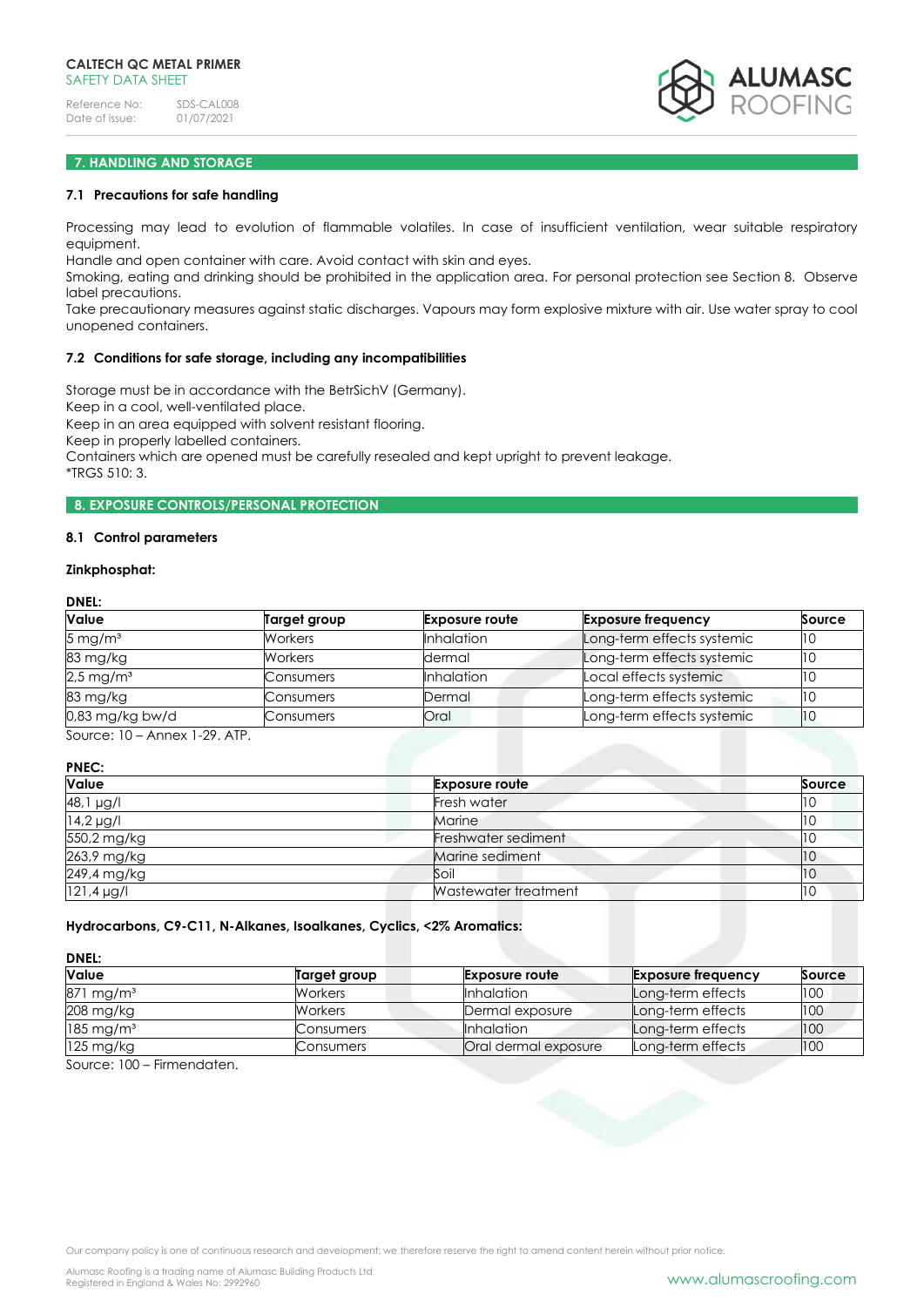

# **Hydrocarbons, C7-C9, Isoalkanes:**

# **DNEL:**

| Value                    | Target group   | <b>Exposure route</b> | <b>Exposure frequency</b> | Source |
|--------------------------|----------------|-----------------------|---------------------------|--------|
| $2053 \,\mathrm{mg/m^3}$ | Workers        | <b>Inhalation</b>     | Long-term effects         | 100    |
| 773 mg/kg                | <b>Workers</b> | Dermal exposure       | Long-term effects         | 100    |
| $608$ mg/m <sup>3</sup>  | Consumers      | <b>I</b> nhalation    | Long-term effects         | 100    |
| 699 mg/kg                | Consumers      | Oral dermal exposure  | Long-term effects         | 100    |

Source: 100 – Firmendaten.

# **Zinc Oxide:**

# **DNEL:**

| Value                    | Target group   | <b>Exposure route</b> | <b>Exposure frequency</b>  | Source |
|--------------------------|----------------|-----------------------|----------------------------|--------|
| $5 \,\mathrm{mg/cm^2}$   | <b>Workers</b> | <b>Inhalation</b>     | Long-term effects systemic | 100    |
| 83,3 mg/kg               | <b>Workers</b> | Dermal                | Long-term effects systemic | 100    |
| $2.5 \,\mathrm{mg/cm^2}$ | Consumers      | <b>Inhalation</b>     | Long-term effects systemic | 100    |
| $0.83$ mg/kg             | Consumers      | Oral                  | Long-term effects systemic | 100    |
| 83 mg/kg                 | Consumers      | dermal                | Long-term effects systemic | 100    |

Source: 100 – Firmendaten.

# **PNEC:**

| <b>Value</b> | <b>Exposure route</b> | Source |
|--------------|-----------------------|--------|
| 44,3 mg/kg   | Soil                  | 100    |
| 64,7 µg/l    | Wastewater treatment  | 100    |
| 70,3 mg/kg   | Marine sediment       | 100    |
| 7,6 µg/l     | Marine                | 100    |
| 146 mg/kg    | Freshwater sediment   | 100    |
| 25,6 µg/l    | Freshwater            | 100    |

Source: 100 – Firmendaten.

# **1-Methoxy-2-Propanol:**

# **Great Britain:**

| Long-term exposure value/<br>ppm | Long-term<br>exposure<br>value/ mg/m3 | Short-term<br>exposure<br>value / ppm | Short-term<br>exposure<br>value / mg/m3 | <b>Remarks</b>                      | Source |
|----------------------------------|---------------------------------------|---------------------------------------|-----------------------------------------|-------------------------------------|--------|
| 100                              | 375                                   | 150                                   | 56C                                     | Can be absorbed<br>through the skin | 119    |

### **Europe:**

| Long-term exposure<br>value / $mg/m3$ | Long-term<br><b>lexposure</b><br>value / ppm | Short-term<br>exposure<br>value / mg/m3 | Short-term<br>exposure<br>value / ppm | <b>Note</b> | <b>Issuing date</b> | Source |
|---------------------------------------|----------------------------------------------|-----------------------------------------|---------------------------------------|-------------|---------------------|--------|
| 375                                   | 100                                          | 568                                     | 150                                   | Skin        | 2000/39             | 24     |

Source: 24 - DIRECTIVE 2009/161/EU.

# **DNEL:**

| <b>Value</b>             | Target group | <b>Exposure route</b> | <b>Exposure frequency</b>  | Source |
|--------------------------|--------------|-----------------------|----------------------------|--------|
| $369$ mg/m <sup>3</sup>  | Workers      | <b>Inhalation</b>     | Long-term effects systemic | 100    |
| 553,5                    | Workers      | <b>Inhalation</b>     | Acute local effects        | 100    |
| 50,6 mg/kg               | Workers      | Dermal exposure       | Long-term effects systemic | 100    |
| $43.9 \,\mathrm{mg/m^3}$ | Consumers    | <b>Inhalation</b>     | Long-term effects systemic | 100    |
| $18.1$ mg/kg             | Consumers    | Dermal exposure       | Long-term effects systemic | 100    |
| $3,3$ mg/kg              | Consumers    | Oral                  | Long-term effects systemic | 100    |

Source: 100 – Firmendaten.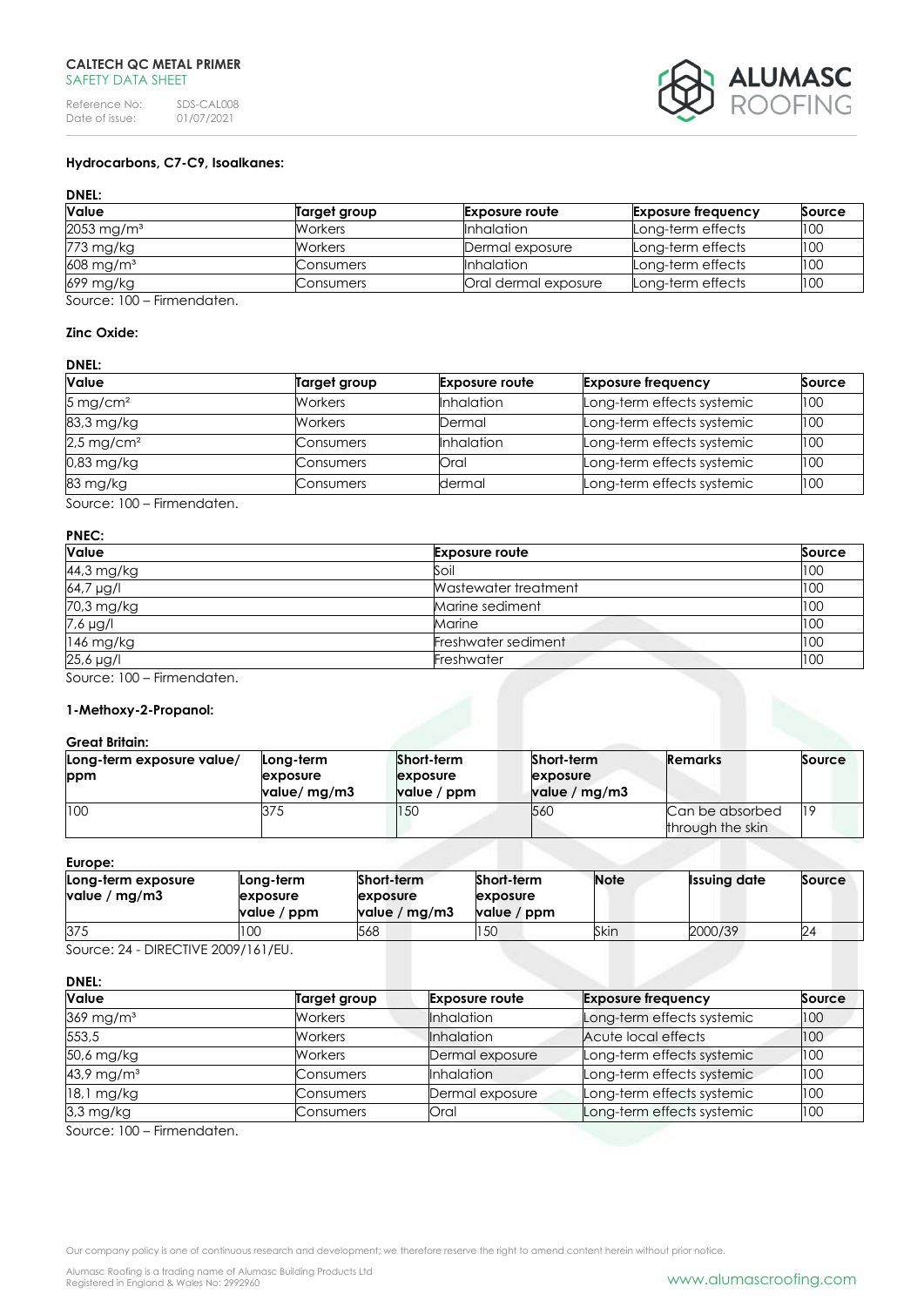

# **Phthalic Anhydride:**

### **Great Britain:**

| Long-term exposure value / mg/m3                                                        | Short-term exposure value / mg/m3                                                  | <b>Remarks</b>                                                                                                                                                                                                                                                                                           | Source |
|-----------------------------------------------------------------------------------------|------------------------------------------------------------------------------------|----------------------------------------------------------------------------------------------------------------------------------------------------------------------------------------------------------------------------------------------------------------------------------------------------------|--------|
| 4                                                                                       | 12                                                                                 | Capable of causing occupational<br>asthma                                                                                                                                                                                                                                                                | 19     |
| Source: 19 - EH40/2005 Workplace exposure limits (2011).                                |                                                                                    |                                                                                                                                                                                                                                                                                                          |        |
| 8.2 Exposure controls                                                                   |                                                                                    |                                                                                                                                                                                                                                                                                                          |        |
| Respiratory protection:                                                                 | must use appropriate certified respirators.                                        | Vapour during processing may be irritating to the respiratory tract and to the<br>eyes. When workers are facing concentrations above the exposure limit they                                                                                                                                             |        |
| Remarks:                                                                                | Recommended Filter type: A2.<br>exceeded and/or in case of product release (dust). | Use the indicated respiratory protection if the occupational exposure limit is                                                                                                                                                                                                                           |        |
| Hand protection:                                                                        | abrasion, and the contact time.                                                    | Protective gloves complying with EN 374. Please observe the instructions<br>regarding permeability and breakthrough time which are provided by the<br>supplier of the gloves. Also take into consideration the specific local<br>conditions under which the product is used, such as the danger of cuts, |        |
| Suitable material:<br>Unsuitable material:<br>Material thickness:<br>Breakthrough time: | Nitriles.<br>Woven fabric, leather gloves.<br>$0.38$ mm.<br>$<$ 25 mins.           |                                                                                                                                                                                                                                                                                                          |        |
| Eye protection:                                                                         | Tightly fitting safety goggles.                                                    |                                                                                                                                                                                                                                                                                                          |        |
| Skin and body protection:                                                               |                                                                                    | Wear suitable protective equipment. Long sleeved clothing.                                                                                                                                                                                                                                               |        |
| General protective and hygiene measures:                                                |                                                                                    | Handle in accordance with good industrial hygiene and safety practice.<br>Keep away from food, drink and animal feeding stuffs. Wash hands before<br>breaks and at the end of workday. Use protective skin cream before<br>handling the product. Avoid contact with the skin and the eyes.               |        |
| Engineering measures:                                                                   |                                                                                    | Ensure adequate ventilation, especially in confined areas. If these are not<br>sufficient to maintain concentrations of particulates and solvent vapour<br>below the OEL, suitable respiratory protection must be worn.                                                                                  |        |

# **9. PHYSICAL AND CHEMICAL PROPERTIES**

# **9.1 Information on basic physical and chemical properties**

| Form:                         | Liquid.                           |  |
|-------------------------------|-----------------------------------|--|
| Odour:                        | Weakly solvent.                   |  |
| Boiling point [°C]:           | $>160^{\circ}$ C.                 |  |
| Flash point $[°C]$ :          | $40^{\circ}$ C.                   |  |
| Explosion limits [Vol-%]:     |                                   |  |
| Lower limit:                  | 0,6.                              |  |
| Upper limit                   | 8,0.                              |  |
| Vapour pressure [kPa]:        | 0.7.                              |  |
| Density $[g/cm^3]$            | $1,21 - 1,24$ g/cm <sup>3</sup> . |  |
| Viscosity, dynamic [kg/(m*s)] | $700 - 850$ mPa.s.                |  |
|                               |                                   |  |

# **10. STABILITY AND REACTIVITY**

# **10.1 -**

**10.2-**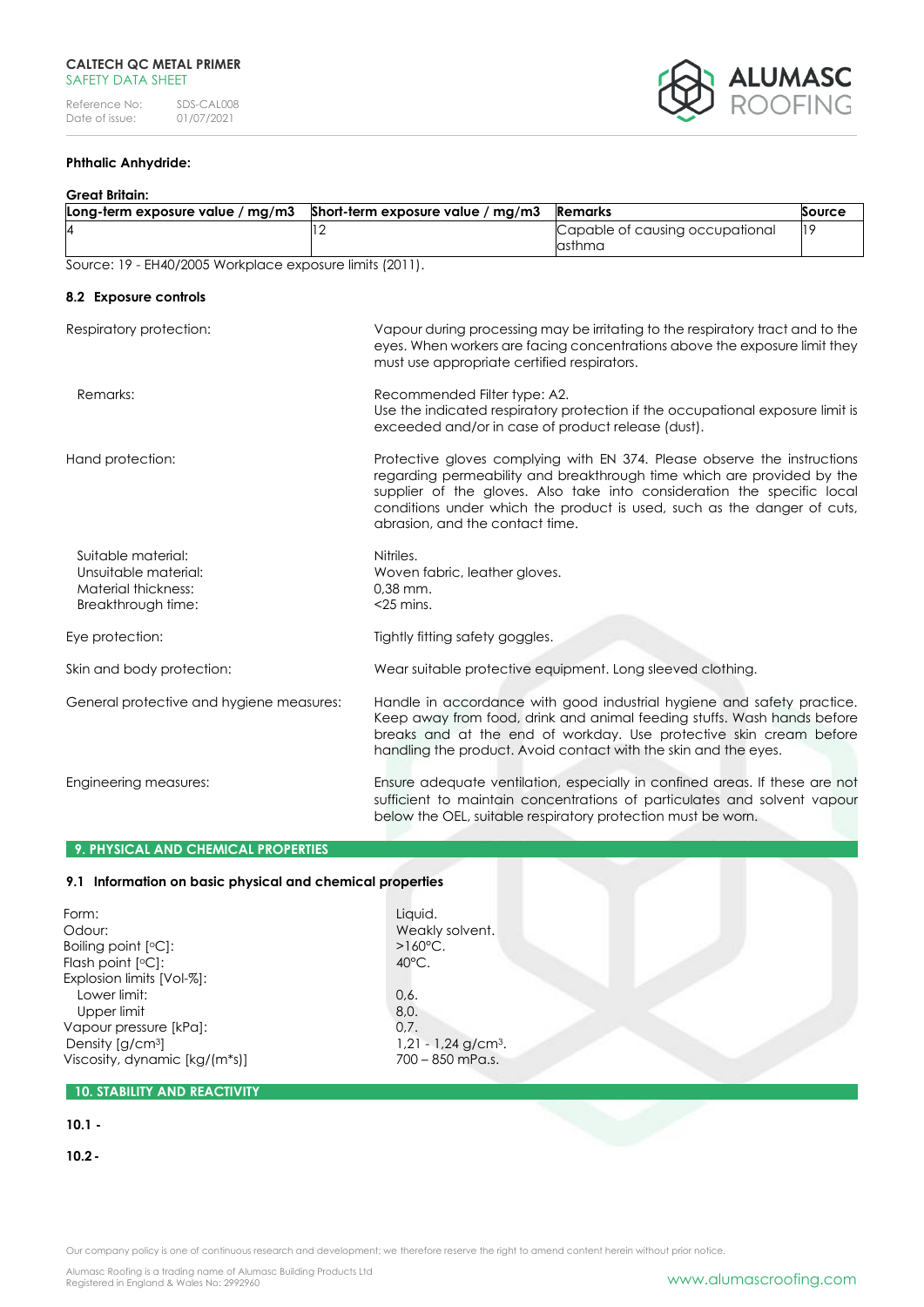Reference No: SDS-CAL008<br>Date of issue: 01/07/2021 Date of issue:



### **10.3 Possibility of hazardous reactions**

Risk of violent reaction.

### **10.4 Conditions to avoid**

Heat, flames and sparks.

### **10.5 Materials to avoid**

Strong Oxidizing agents, Strong acids and strong bases, Alkali metals.

### **11. TOXICOLOGICAL INFORMATION**

# **11.1Information on toxicological effects**

### **Hazardous ingredients:**

### **Zinkphosphat:**

| <b>Oral toxicity</b><br>[mg/kg] | est<br><b>criterion</b> | species<br>Tes' | `ourc⊾ |
|---------------------------------|-------------------------|-----------------|--------|
| >5000<br>'' mg/ky               | LD50 -                  | Ka:             | ט ו    |
|                                 |                         |                 |        |

Source: 10 - Annex1-29. ATP.

| <b>LC50 Inhalation 4h for</b> | <b>Test criterion</b> | Test species | <b>Exposure duration</b> | Source |
|-------------------------------|-----------------------|--------------|--------------------------|--------|
| dusts and sprays [mg/l]       |                       |              |                          |        |
| 5,7 mg/                       | ⌒∽∩<br>−∽∽            | ra.          | 14 r.                    | 100    |

Source: 100 – Firmendaten.

### **Hydrocarbons, C9-C10, n-alkanes, isoalkanes, cyclics, <2% aromatics:**

| <b>Oral toxicity</b><br>[mg/kg]                                                                                                         | Test<br>criterion | <b>Test species</b> | <b>Source</b> |
|-----------------------------------------------------------------------------------------------------------------------------------------|-------------------|---------------------|---------------|
| >5001                                                                                                                                   | LD50              | າ ~<br>πu           | 100           |
| and the state of the state of the state of the state of the state of the state of the state of the state of the<br>$\sim$ $\sim$ $\sim$ |                   |                     |               |

Source: 100 – Firmendaten.

| Dermo<br>⊺toxicity [mg/kg] | Test<br>criterion | Test species | Source |
|----------------------------|-------------------|--------------|--------|
| >5001                      | LD50              | Kabbit       | 100    |

Source: 100 – Firmendaten.

| Irritant effect on skin: | No skin irritation. |
|--------------------------|---------------------|
|                          | Repeated exposu     |
|                          |                     |

|                          | Repeated exposure may cause skin dryness or cracking. |
|--------------------------|-------------------------------------------------------|
| Irritant effect on eyes: | May irritate eyes.                                    |
| Sensitization:           | No known effect.                                      |
|                          |                                                       |

# **Hydrocarbons, C7-C9, Isoalkanes:**

| Oral toxicity [mg/kg]                                                               | <b>Test criterion</b> | Test species | <b>Source</b> |
|-------------------------------------------------------------------------------------|-----------------------|--------------|---------------|
| >5000                                                                               | LD50                  | Rat          | 100<br>1 U U  |
| $\overline{\phantom{a}}$<br>Source: 100<br>Firmendaten.<br>$\overline{\phantom{0}}$ |                       |              |               |

| Dermal toxicity [mg/kg]                          | <b>Test criterion</b> | Test species |     |
|--------------------------------------------------|-----------------------|--------------|-----|
| >2000                                            | LD50                  | Rabbit       | 100 |
| $C = 100$<br>المتربط والمراجع والمستحقق والتناقي |                       |              |     |

Source: 100 – Firmendaten.

# **Zinc Oxide:**

| Oral toxicity [mg/kg]                                                      | <b>Test criterion</b> | Test species    | Source |
|----------------------------------------------------------------------------|-----------------------|-----------------|--------|
| 15000 mg/kg                                                                | LD50                  | Ra <sup>.</sup> | 100    |
| $\overline{\phantom{0}}$<br>Firmendaten.<br>Source: $100 -$<br>$\cdot$ $-$ |                       |                 |        |

| <b>LC50 Inhalation 4h for dusts</b><br>and sprays [mg/l] | <b>Test criterion</b> | Test species | Source |
|----------------------------------------------------------|-----------------------|--------------|--------|
| 5,                                                       | .C50                  | Rai          | 100    |

Source: 100 – Firmendaten.

Our company policy is one of continuous research and development; we therefore reserve the right to amend content herein without prior notice.

Alumasc Roofing is a trading name of Alumasc Building Products Ltd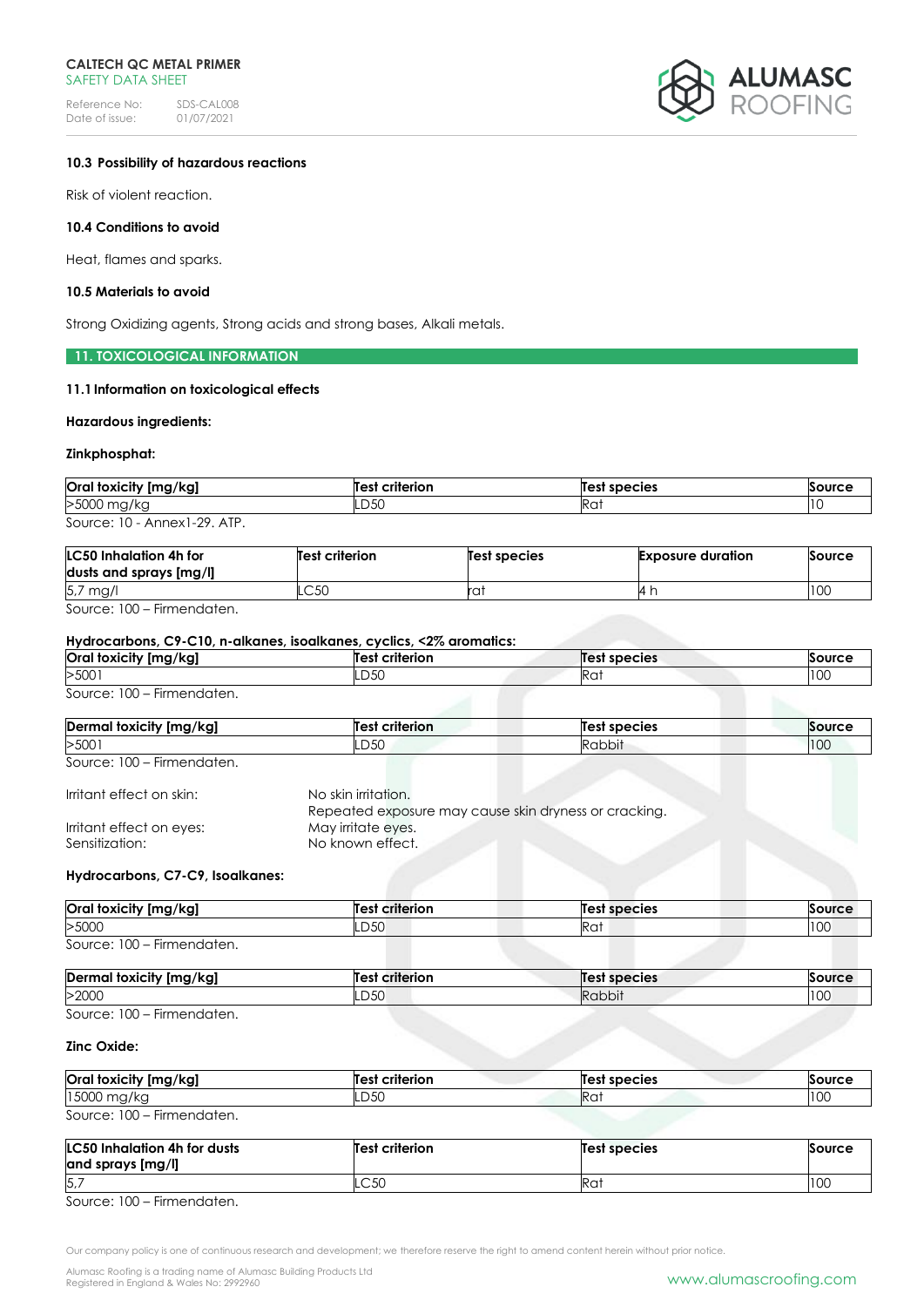Reference No: SDS-CAL008<br>Date of issue: 01/07/2021 Date of issue:



| Irritant effect on eyes: | Slightly irritating. |
|--------------------------|----------------------|
| Test species:            | Rabbit.              |
| Exposure duration:       | 24 h 500 mg.         |

### **Butanone Oxime:**

| LC50 Inhalation 4h for vapours [mg/l] | <b>Test criterion</b> | <b>Test species</b> | Source          |
|---------------------------------------|-----------------------|---------------------|-----------------|
| 4416                                  | ⌒∽∩<br>-UU            | Ra                  | 10 <sup>c</sup> |
| Source: $100 -$<br>Firmendaten.       |                       |                     |                 |

Irritant effect on eyes: Causes eye irritation.

### **Aspiration hazard:**

| $\sim$ $\sim$ $\sim$ $\sim$ $\sim$<br>$$ $$ $$ $$ $$<br>$\sim$ 00<br>הזור<br>п<br>utions.<br>$\mathcal{N}$<br>החטר: |  |
|---------------------------------------------------------------------------------------------------------------------|--|
| $\sim$ $\sim$<br>11/10 <sup>1</sup><br>ماء یہ جہ<br>$\sim$ $\sim$<br>.<br>pons<br>---                               |  |

## **11.2Additional information**

Symptoms of overexposure may be headache, dizziness, tiredness, nausea and vomiting. Irritating to eyes, respiratory system and skin. Irritating to mucous membranes.

### **12. ECOLOGICAL INFORMATION**

# **12.1Ecological information**

**Toxicity:**

### **Hazardous ingredients:**

### **Zinkphosphat:**

| Toxicity to daphnia [mg/l] | Test criterion | Test species | <b>Exposure duration</b> | Source |
|----------------------------|----------------|--------------|--------------------------|--------|
| $5.7$ mg/                  | -750<br>بال ب. | Daphnia      | <b>48</b>                | 10C    |
| Source: 100 - Firmendaten. |                |              |                          |        |

| [mg/l]<br>Toxicity to algae     | criterion<br>Tes'          | species                                    | Source |
|---------------------------------|----------------------------|--------------------------------------------|--------|
| 1,87<br>m <sub>0</sub><br>∶ ا ب | $\sim$ $\sim$ $\sim$<br>wu | lareen alaael<br>Selenastrum capricornutum | 100    |
| $\sqrt{2}$                      |                            |                                            |        |

Source: 100 – Firmendaten.

### **Hydrocarbons, C9-C10, n-alkanes, isoalkanes, cyclics, <2% aromatics:**

| Toxicity to fish [mg/l]    | Test criterion | <b>Test species</b>                 | Source |
|----------------------------|----------------|-------------------------------------|--------|
| >10                        | EC50           | Oncorhynchus mykiss (rainbow trout) |        |
| Source: 2 - SimChem.       |                |                                     |        |
| Toxicity to daphnia [mg/l] | Test criterion | <b>Test species</b>                 | Source |
| >20                        | EC50           | Daphnia magna (water flea)          |        |
| Source: 2 – SimChem.       |                |                                     |        |
| Biodegradability:          | Biodegradable. |                                     |        |

Bioaccumulation: No data available.

# **Hydrocarbons, C9-C11, N-Alkanes, Isoalkanes, Cyclics, <2% Aromatics:**

| [mg/l]<br>Toxicity<br>.<br><b>tish</b><br>īΟ | criterion<br>-les | Exposure<br>duration | Sourc.       |
|----------------------------------------------|-------------------|----------------------|--------------|
| >1000                                        | C 5C<br>しいし       | 7 U                  | 10<<br>1 U U |

Source: 100 – Firmendaten.

| Toxicity to daphnia [mg/l] | Test criterion | <b>Test species</b>           | <b>Exposure duration</b> | Source |
|----------------------------|----------------|-------------------------------|--------------------------|--------|
| >1000                      | EC50           | Daphnia magna<br>(water flea) | 48 h                     | 100    |

Source: 100 – Firmendaten.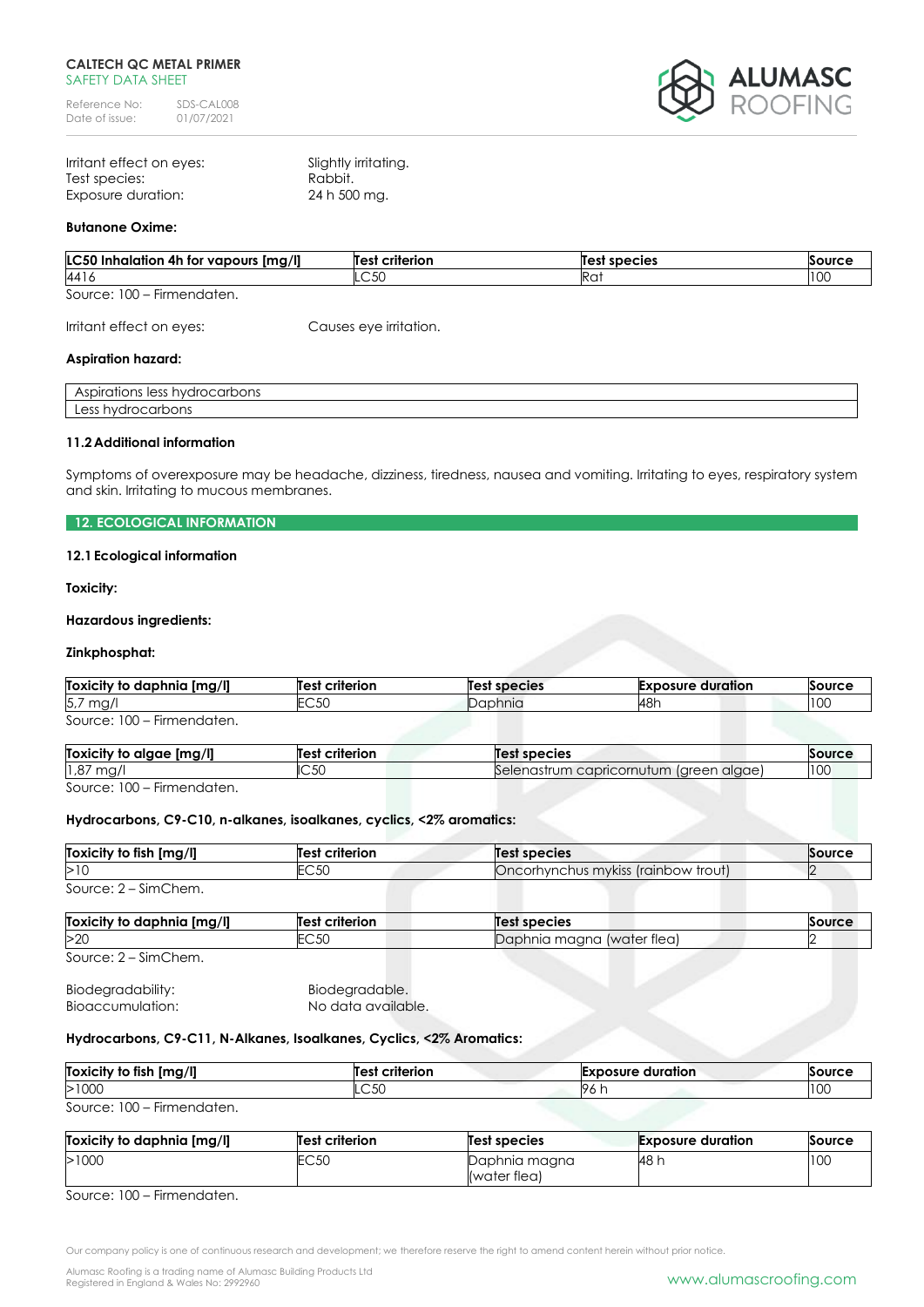Reference No: SDS-CAL008<br>Date of issue: 01/07/2021 Date of issue:



| Toxicity to algae [mg/l] | <b>Test criterion</b> | Test species                       | <b>Exposure duration</b> | Source |
|--------------------------|-----------------------|------------------------------------|--------------------------|--------|
| >1000                    | FC 50<br>∟∪∪∪         | Pseudokirchneriella<br>subcapitata | מד<br>. . <i>.</i> .     | 100    |

Source: 100 – Firmendaten.

| NOEC (fish) [mg/l]         | Source      |
|----------------------------|-------------|
| $100$ mg/ $\mu$            | 100<br>ା।∪ୋ |
| Source: 100 - Firmendaten. |             |

| Biodegradability:   | Readily biodegradable. |
|---------------------|------------------------|
| Ready degradability |                        |
| Bioaccumulation:    | $log$ Pow 5-6,5.       |

# **Hydrocarbons, C7-C9, Isoalkanes:**

| Toxicity to fish [mg/l]                         | <b>Test criterion</b> | <b>Exposure duration</b> | Source |
|-------------------------------------------------|-----------------------|--------------------------|--------|
| 18,4                                            | LC50                  | 96 h                     | 100    |
| $- \cdot$<br>$100 -$<br>Source:<br>Firmendaten. |                       |                          |        |

| Toxicity to daphnia [mg/l] | <b>Test criterion</b> | Test species                  | <b>Exposure duration</b> | Source |
|----------------------------|-----------------------|-------------------------------|--------------------------|--------|
| 2,4                        | EC50                  | Daphnia magna<br>(water flea) | - 148 r.                 | 10C    |

Source: 100 – Firmendaten.

| $\overline{11}$<br><b>NOEC</b><br>nı<br>1971) | species<br>100                       | oosure<br>duration<br>--- | sourc⁄     |
|-----------------------------------------------|--------------------------------------|---------------------------|------------|
| 0,17                                          | (water tlea)<br>maana<br>mia<br>' Hu | dav<br>▵<br>د ا           | 100<br>טטו |

Source: 100 – Firmendaten.

| NOEC (algae) [mg/l]        | Test species                       | <b>Exposure duration</b> | Source |
|----------------------------|------------------------------------|--------------------------|--------|
| 6,3                        | Pseudokirchneriella<br>subcapitata | 72 hours                 | 100    |
| Source: 100 – Firmendaten. |                                    |                          |        |

| Biodegradability:    | Readily biodegradable. |
|----------------------|------------------------|
| Ready degradability: |                        |
| Bioaccumulation:     | log Pow > 3.           |

# **Zinc Oxide:**

| Toxicity to daphnia [mg/l] | Test criterion | Test species                       | <b>Exposure duration</b> | Measuring method                  | Source |
|----------------------------|----------------|------------------------------------|--------------------------|-----------------------------------|--------|
| $0.413$ mg/l               | EC 50          | Daphnia                            | 48 h                     |                                   | 100    |
| $0.136$ mg/l               | EC 50          | Pseudokirchneriella<br>subcapitata | 72 h                     | <b>OECD</b> Test<br>Guideline 201 | 100    |

Source: 100 – Firmendaten.

# **Phthalic Anhydride:**

| Img/II<br><b>Toxicity to</b><br>alaae | criterion<br>Test            | <b>Exposure duration</b> | <b>Source</b> |
|---------------------------------------|------------------------------|--------------------------|---------------|
| 785,3                                 | $\sim$ $\sim$ $\sim$<br>:CJU | 96<br>                   | $\sim$<br>100 |
| $-$<br>$\sim$ $\sim$<br>$\sim$        |                              |                          |               |

Source: 100 – Firmendaten.

# **Butanone Oxime:**

| Toxicity to fish [mg/l] | <b>Test criterion</b> | Test species                            | <b>Exposure duration</b> | Source |
|-------------------------|-----------------------|-----------------------------------------|--------------------------|--------|
| 843                     | LC50                  | Pimephales promelas<br>(fathead minnow) | - 96 I.                  | 100    |

Source: 100 – Firmendaten.

| Toxicity to daphnia [mg/l] | Test criterion                     | <b>Test species</b> | <b>Exposure duration</b> | Source |
|----------------------------|------------------------------------|---------------------|--------------------------|--------|
| 750                        | 50<br>$\bar{\phantom{1}}$<br>LU JU | Daphnia magna       | 48 r.                    | 100    |
|                            |                                    | (water flea)        |                          |        |

Source: 100 – Firmendaten.

Our company policy is one of continuous research and development; we therefore reserve the right to amend content herein without prior notice.

Alumasc Roofing is a trading name of Alumasc Building Products Ltd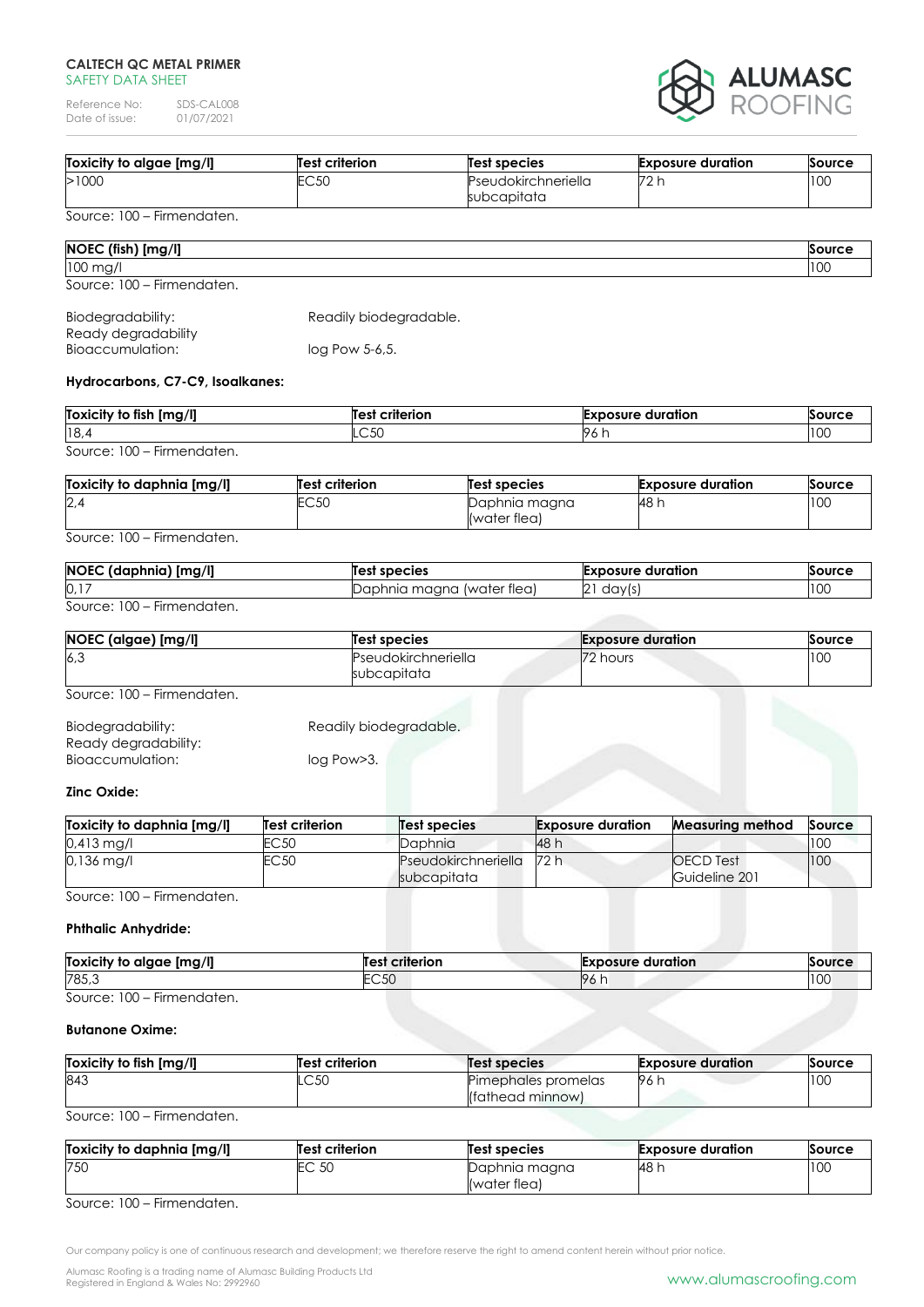Reference No: SDS-CAL008<br>Date of issue: 01/07/2021 Date of issue:



| Toxic.<br>i ma s<br>alaae<br>к<br>. ייזוע<br>π | .<br>í e c<br>пог<br>_____ |                  |
|------------------------------------------------|----------------------------|------------------|
| 83<br>3 mg,                                    | IC50                       | $\sim$<br>11 U J |

Source: 100 – Firmendaten.

Ready degradability: Bioaccumulation: log Pow 0,59.

**12.2 -**

**12.3 -**

**12.4 -**

# **12.5 Results of PBT and vPvB assessment**

This preparation contains no substance considered to be persistent, bioaccumulating nor toxic (PBT).

# **12.6 Other adverse effects**

No data available.

| <b>13. DISPOSAL CONSIDERATIONS</b> |                                                                                                                                                               |
|------------------------------------|---------------------------------------------------------------------------------------------------------------------------------------------------------------|
| 13.1 Waste treatment methods       |                                                                                                                                                               |
| Disposal considerations:           | According to the European Waste Catalogue, Waste Codes are not product specific,<br>but application specific. The following Waste Codes are only suggestions: |
| Waste Code:                        | 08 01 11 - waste paint and varnish containing organic solvents or other dangerous<br>substances.                                                              |
| Uncleaned empty packaging:         |                                                                                                                                                               |

### **14. TRANSPORT INFORMATION**

|                                 | Land transport ADR/RID                                                                                                                                          | <b>Marine transport IMDG</b>                                                                      | Air transport ICAO/IATA                                                                                             |
|---------------------------------|-----------------------------------------------------------------------------------------------------------------------------------------------------------------|---------------------------------------------------------------------------------------------------|---------------------------------------------------------------------------------------------------------------------|
| <b>14.1 UN-No</b>               | 1263                                                                                                                                                            | 1263                                                                                              | 1263                                                                                                                |
| 14.2 Description of the goods   | <b>PAINT</b>                                                                                                                                                    | <b>PAINT</b>                                                                                      | <b>PAINT</b>                                                                                                        |
| 14.3 UN proper shipping name    |                                                                                                                                                                 | <b>PAINT</b>                                                                                      | <b>PAINT</b>                                                                                                        |
| 14.4 Transport hazard class(es) | 3                                                                                                                                                               | 3                                                                                                 | 3                                                                                                                   |
| 14.5 Packaging group            | $\mathsf{III}$                                                                                                                                                  | $\mathbf{III}$                                                                                    | Ш                                                                                                                   |
| Danger releasing substances     | Trizinc<br>Bis(Orthophosphate)                                                                                                                                  | <b>Trizinc</b><br>Bis(Orthophosphate)                                                             | Trizinc<br>Bis(Orthophosphate)                                                                                      |
| 14.6 Environmental hazards      | U - Environmentally<br>hazardous                                                                                                                                | U - Marine pollutant                                                                              | U - Environmentally<br>hazardous                                                                                    |
| Labels                          | 3                                                                                                                                                               | 3                                                                                                 | 3                                                                                                                   |
| Risk No.                        | 30                                                                                                                                                              |                                                                                                   |                                                                                                                     |
| Category                        | 3                                                                                                                                                               |                                                                                                   |                                                                                                                     |
| <b>Classification code</b>      | F1                                                                                                                                                              |                                                                                                   |                                                                                                                     |
| SP 640                          | 640E                                                                                                                                                            |                                                                                                   |                                                                                                                     |
| <b>Tunnel restriction code</b>  | D/E                                                                                                                                                             |                                                                                                   |                                                                                                                     |
| <b>Remarks</b>                  | (einschließlich Farbe, Lack,<br>Emaille, Beize, Schellack,<br>Firnis, Politur, flüssiger Füllstoff   solutions, varnish, polish,<br>und flüssige Lackgrundlage) | (including paint, lacquer,<br>enamel, stain, shellac<br>liquid filler and liquid<br>lacquer base) | (including paint, lacquer,<br>enamel, stain, shellac,<br>varnish, polish, liquid filler<br>and liquid lacquer base) |
| <b>EmS</b>                      |                                                                                                                                                                 | $F-E$ ; $S-E$                                                                                     |                                                                                                                     |
| Stowage category                |                                                                                                                                                                 | A                                                                                                 |                                                                                                                     |

Our company policy is one of continuous research and development; we therefore reserve the right to amend content herein without prior notice.

Alumasc Roofing is a trading name of Alumasc Building Products Ltd<br>Registered in England & Wales No: 2992960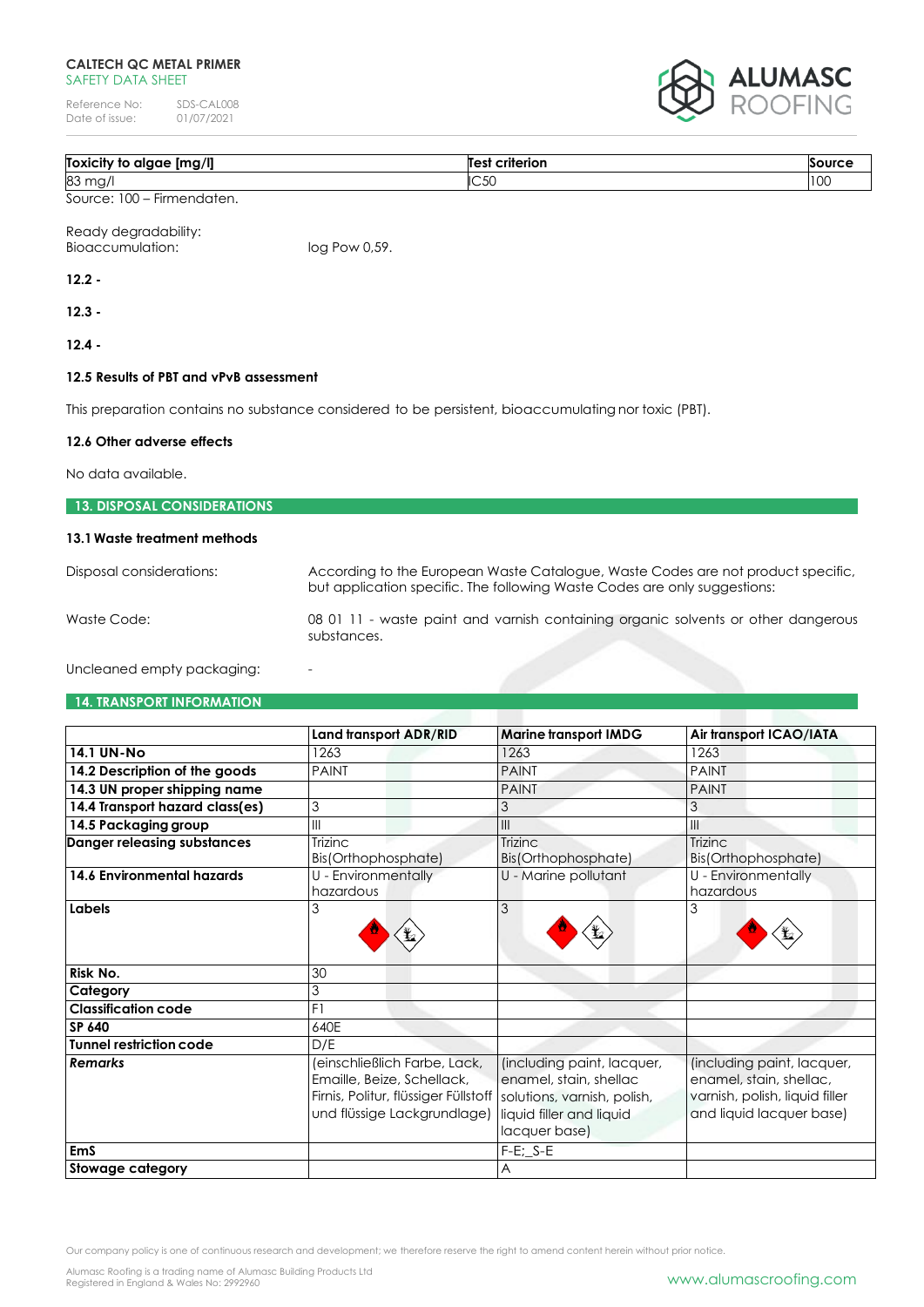Reference No: SDS-CAL008<br>Date of issue: 01/07/2021 Date of issue:



# **14.7 Transport in bulk according to Annex II of MARPOL73/78 and the IBC Code**

Not relevant.

**15. REGULATORY INFORMATION**

# **15.1 Safety, health and environmental regulations/legislation specific for the substance or mixture**

### **Additional regulations:**

Additionally, observe any national regulations!

# **16. OTHER INFORMATION**

# **Relevant R-phrases:**

| R <sub>10</sub> :              | Flammable.                                                                          |
|--------------------------------|-------------------------------------------------------------------------------------|
| R11:                           | Highly flammable.                                                                   |
| R21:                           | Harmful in contact with skin.                                                       |
| R22:                           | Harmful if swallowed.                                                               |
| R37/38:                        | Irritating to respiratory system and skin.                                          |
| R38:                           | Irritating to skin.                                                                 |
| R40:                           | Limited evidence of a carcinogenic effect.                                          |
| R41:                           | Risk of serious damage to eyes.                                                     |
| R42/43:                        | May cause sensitisation by inhalation and skin contact.                             |
| R43:                           | May cause sensitisation by skin contact.                                            |
| R50/53:                        | Very toxic to aquatic organisms, may cause long-term adverse effects in the aquatic |
|                                | environment.                                                                        |
| R51/53:                        | Toxic to aquatic organisms, may cause long-term adverse effects in the aquatic      |
|                                | environment.                                                                        |
| R52/53:                        | Harmful to aquatic organisms, may cause long-term adverse effects in the aquatic    |
|                                | environment.                                                                        |
| R65:                           | Harmful: may cause lung damage if swallowed.                                        |
| R66:                           | Repeated exposure may cause skin dryness or cracking.                               |
| R67:                           | Vapours may cause drowsiness and dizziness.                                         |
|                                |                                                                                     |
| <b>Relevant H-phrases:</b>     |                                                                                     |
| EUH066:                        | Repeated exposure may cause skin dryness or cracking.                               |
| <b>EUH208:</b>                 | Contains PHTHALIC ANHYDRIDE; 2-butanone oxime / may produce an allergic reaction.   |
| H225:                          | Highly flammable liquid and vapour.                                                 |
| H226:                          | Flammable liquid and vapour.                                                        |
| H302:                          | Harmful if swallowed.                                                               |
| H304:                          | May be fatal if swallowed and enters airways.                                       |
| H312:                          | Harmful in contact with skin.                                                       |
| H315:                          | Causes skin irritation.                                                             |
| H317:                          | May cause an allergic skin reaction.                                                |
| H318:                          |                                                                                     |
| H334:                          | Causes serious eye damage.                                                          |
| H335:                          | May cause allergy or asthma symptoms or breathing difficulties if inhaled.          |
| H336:                          | May cause respiratory irritation.                                                   |
|                                | May cause drowsiness or dizziness.                                                  |
| H351:                          | Suspected of causing cancer.                                                        |
| H400:                          | Very toxic to aquatic life.                                                         |
| H410:                          | Very toxic to aquatic life with long lasting effects.                               |
| H411:                          | Toxic to aquatic life with long lasting effects.                                    |
| H412:                          | Harmful to aquatic life with long lasting effects.                                  |
| Wording of the hazard classes: |                                                                                     |
| Flam. Liq:                     | Flammable liquid.                                                                   |
| STOT SE:                       | Specific target organ toxicity - single exposure.                                   |
| Aquatic Chronic:               | Hazardous to the aquatic environment.                                               |
| Aquatic Acute:                 | Hazardous to the aquatic environment.                                               |
| Asp. Tox:                      | Aspiration hazard.                                                                  |
| Skin Irrit:                    | Skin irritation.                                                                    |
| Acute Tox:                     | Acute toxicity.                                                                     |
| Eye Dam:                       | Serious eye damage.                                                                 |
|                                |                                                                                     |

Our company policy is one of continuous research and development; we therefore reserve the right to amend content herein without prior notice.

Alumasc Roofing is a trading name of Alumasc Building Products Ltd